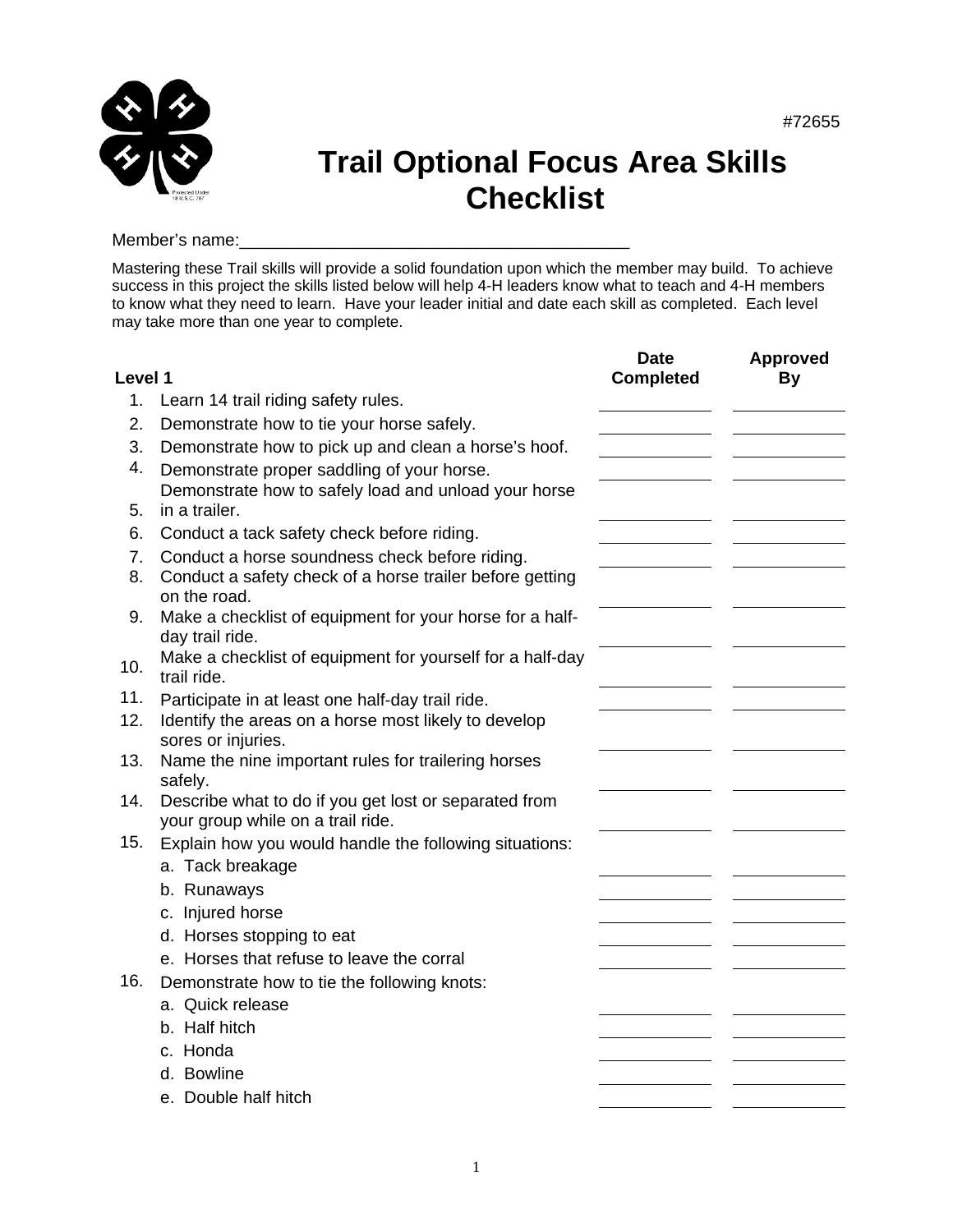|     |                                                                                       | <b>Date</b>      | <b>Approved</b> |
|-----|---------------------------------------------------------------------------------------|------------------|-----------------|
| 1.  | Level 2 - Complete Level 1 before proceeding to level 2<br>Demonstrate the following: | <b>Completed</b> | By              |
|     | a. Riding uphill                                                                      |                  |                 |
|     | b. Riding downhill                                                                    |                  |                 |
|     | c. Jumping small obstacles                                                            |                  |                 |
|     | d. Crossing a shallow creek                                                           |                  |                 |
|     | e. Riding along a road or highway                                                     |                  |                 |
|     | f. Riding through trees                                                               |                  |                 |
|     | g. Riding over a bridge                                                               |                  |                 |
|     | h. Leading your horse through a rough spot on the trail                               |                  |                 |
| 2.  | Make a checklist of equipment/animal health products                                  |                  |                 |
|     | for horse for an overnight trial ride.                                                |                  |                 |
| 3.  | Make a checklist of equipment for yourself for an<br>overnight trial ride.            |                  |                 |
| 4.  | Demonstrate the use of compass and topographical                                      |                  |                 |
|     | map.                                                                                  |                  |                 |
| 5.  | Explain proper campsite selection for an overnight trail                              |                  |                 |
| 6.  | ride.                                                                                 |                  |                 |
|     | Demonstrate how to tie the following knots:<br>a. Clove hitch                         |                  |                 |
|     | b. Timber hitch                                                                       |                  |                 |
|     |                                                                                       |                  |                 |
|     | c. Square know: Slip square knot<br>d. Sheep shank                                    |                  |                 |
|     | e. Sheet bend                                                                         |                  |                 |
|     |                                                                                       |                  |                 |
| 7.  | Demonstrate the following methods of securing horses<br>overnight on the trail.       |                  |                 |
|     | a. Tying with lead line and halter                                                    |                  |                 |
|     | b. Picketing                                                                          |                  |                 |
|     | c. Picket line                                                                        |                  |                 |
|     | d. Hitching rail                                                                      |                  |                 |
|     | e. Hobbles                                                                            |                  |                 |
|     | f. Corrals                                                                            |                  |                 |
| 8.  | Explain what is meant by the term, "Breaking Camp".                                   |                  |                 |
| 9.  | Demonstrate basic first aide for horses.                                              |                  |                 |
| 10. | Demonstrate basic first aide for people.                                              |                  |                 |
| 11. | Participate in at least on overnight trail ride (2 days).                             |                  |                 |
| 12. | Explain what "weed-free" hay is, where it is required,                                |                  |                 |
|     | and where to obtain it.                                                               |                  |                 |